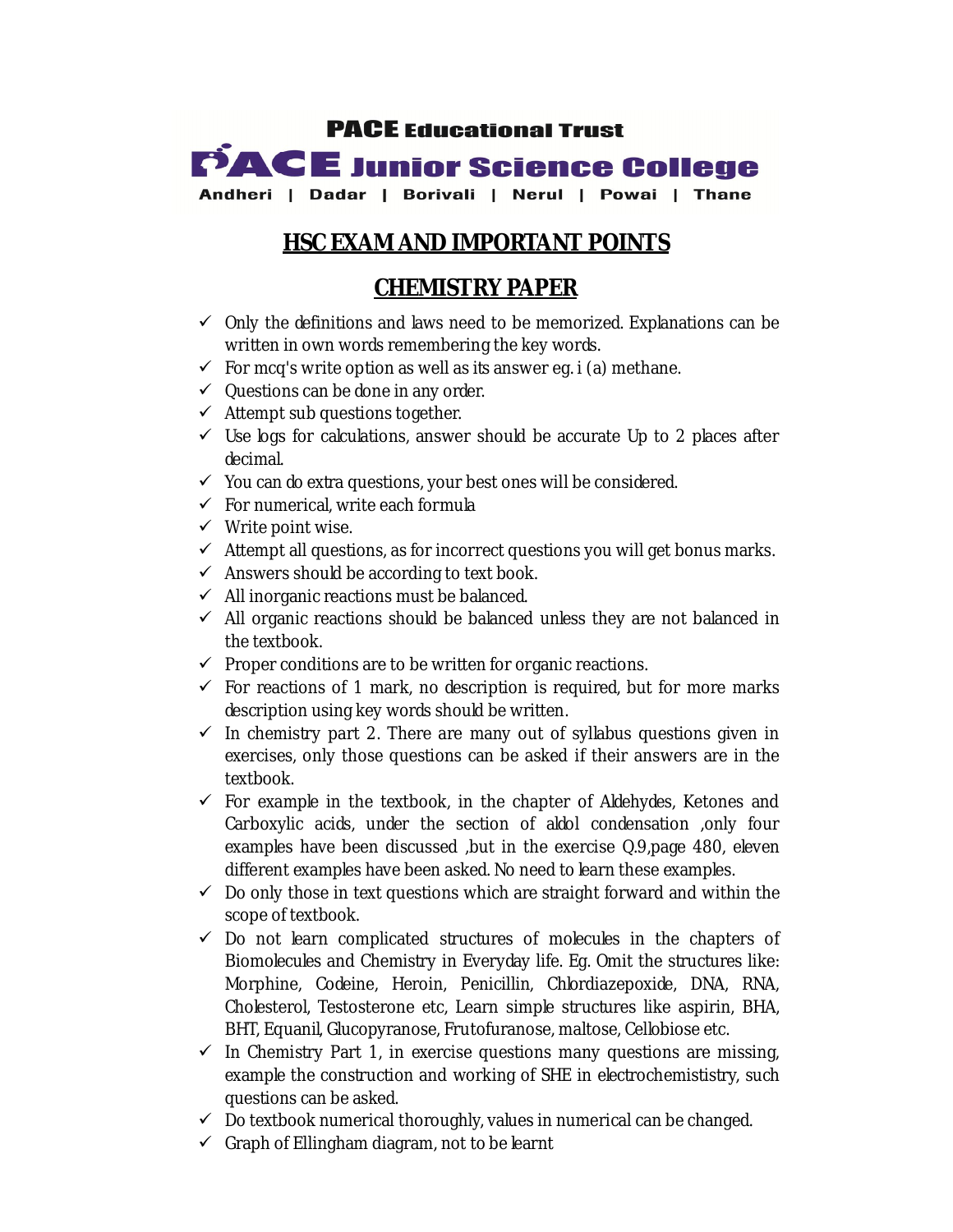## **PHYSICS PAPER**

Physics. It's a love or hate thing, and if you're doing it for the HSC, hopefully you love it! To smash physics, you need to not only be able to understand some pretty difficult physical concepts, but crucially, be able to explain them. You also need the ability to reason, alongside some pretty neat maths skills.

Physics is not the easiest subject, but if you can do well, it's likely to scale very nicely for you and contribute towards a high ATAR. With just a little time left before the exam, I thought I'd cover a few things that got me through!

#### **1. Practice the multiple choice section**

Do a practice of the multiple choice segment, randomly generated from past questions of the HSC Board.

### **2. Rely on the syllabus**

The HSC Physics test, like every other HSC subject, will be determined by the syllabus. Often, you will find that the exam questions that you get are just a rewording of the syllabus dot points. Compared to English or Maths, each HSC Science subject has a syllabus that is far more prescriptive. That is, everything which you can and will be examined on is clearly stated on the syllabus. So know it, go through it and tick off each point!

### **3. Thought experiments**

Be comfortable with thought experiments i.e. when you use your imagination to test a concept in your head. Think of Einstein's famous relativity thought experiment with the train and the speed of light. I actually had a question in my HSC physics exam asking me to explain that particular thought experiment with diagrams – so make sure you know it just in case!

### **4. Key terms**

Make sure you understand key words such as 'discuss,' 'analyse' and 'explain.' These words are used consistently in all exams, so double check their meanings in the HSC Text book. You need to know them in order to give the type of response that the markers are looking for